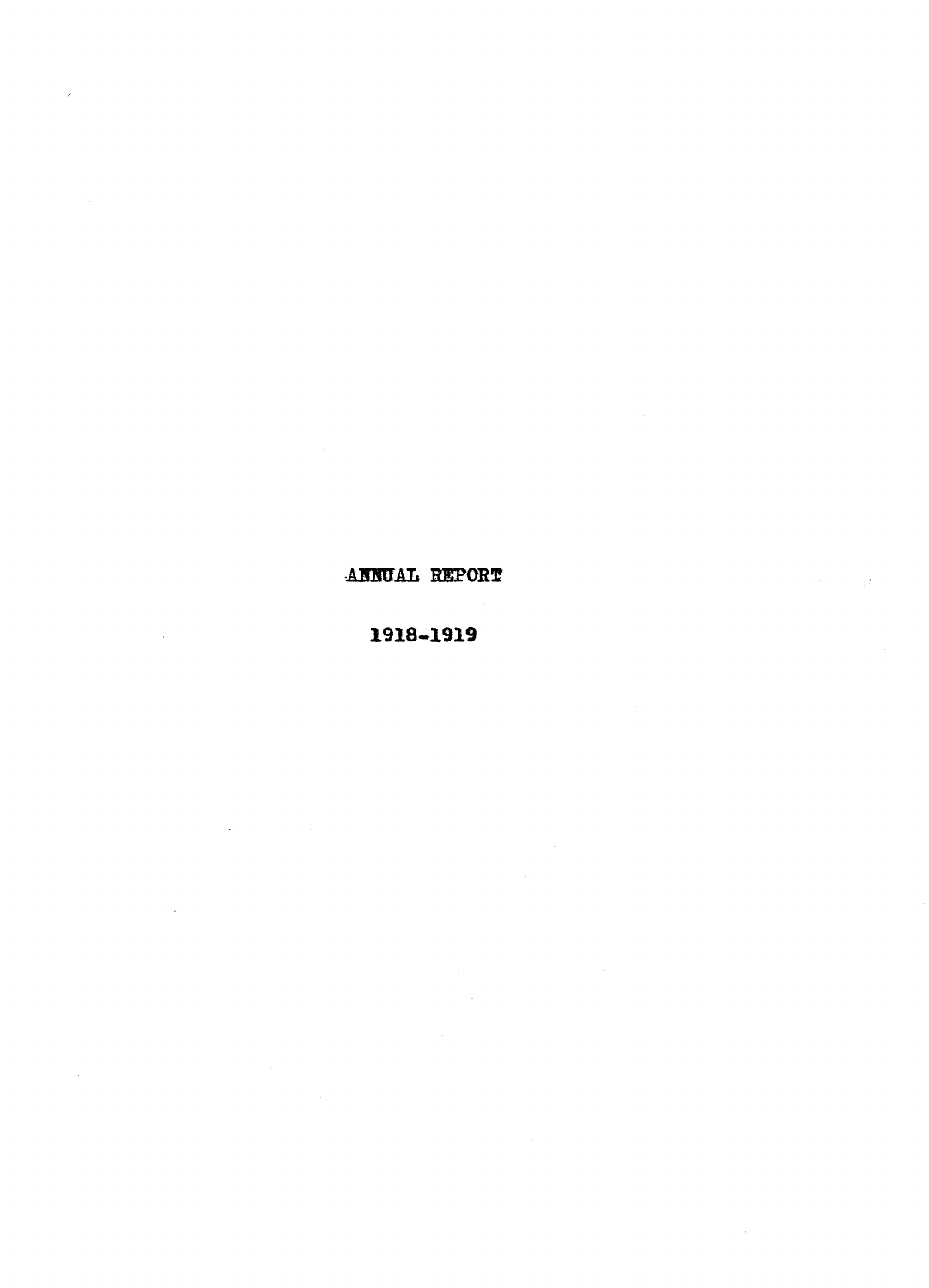To the President of the University, Sir:

I have the honor to submit herewith my annual report of the University Library for the year ending June 30, 1919.

| Accessions 1918–1919        | 1764 |  |
|-----------------------------|------|--|
| Titles catalogued 1918-1919 | 875  |  |
| $Circulation$ 1918–1919     | 6026 |  |

Accessions from July 1918 to June 1919 distributed by Departments approximately as follows: General works (Bound periodicals, etc.)213<br>Economics, Education, Law 482 Economics, Education, Law Natural sciences (Math.,Chem.,Biol.,<br>etc.) 173 etc.) 173 Applied sciences (Engineering, Agriculture, etc.) 289<br>re (English, Modern Languages 320 Literature (English, Modern Languages 320<br>History, Travel, Archaeology 211 History, Travel, Archaeology 211<br>Fine Arts 26 Fine Arts<br>
Philosophy, Psychology<br>
50 Philosophy, Psychology<br>Total 50 1764 Total

Of the above accessions some of the more important sets acquired by purchase were as follows:

| Encyclopedia Americana<br>$16$ vols.        |                    |
|---------------------------------------------|--------------------|
| New York Times War Volumes<br>$17$ $vols$ . |                    |
| Harvard Law Review<br>$32$ vols.            |                    |
| New Republic                                | $5 \text{ volts.}$ |
| Education<br>34 vols.                       |                    |
| American City<br>$18$ vols.                 |                    |
| Contemporary Review<br>$104$ vols.          |                    |
| Leon: Bibliograffa Mexicana del sigle       |                    |
| XVIII                                       | $6$ $vols.$        |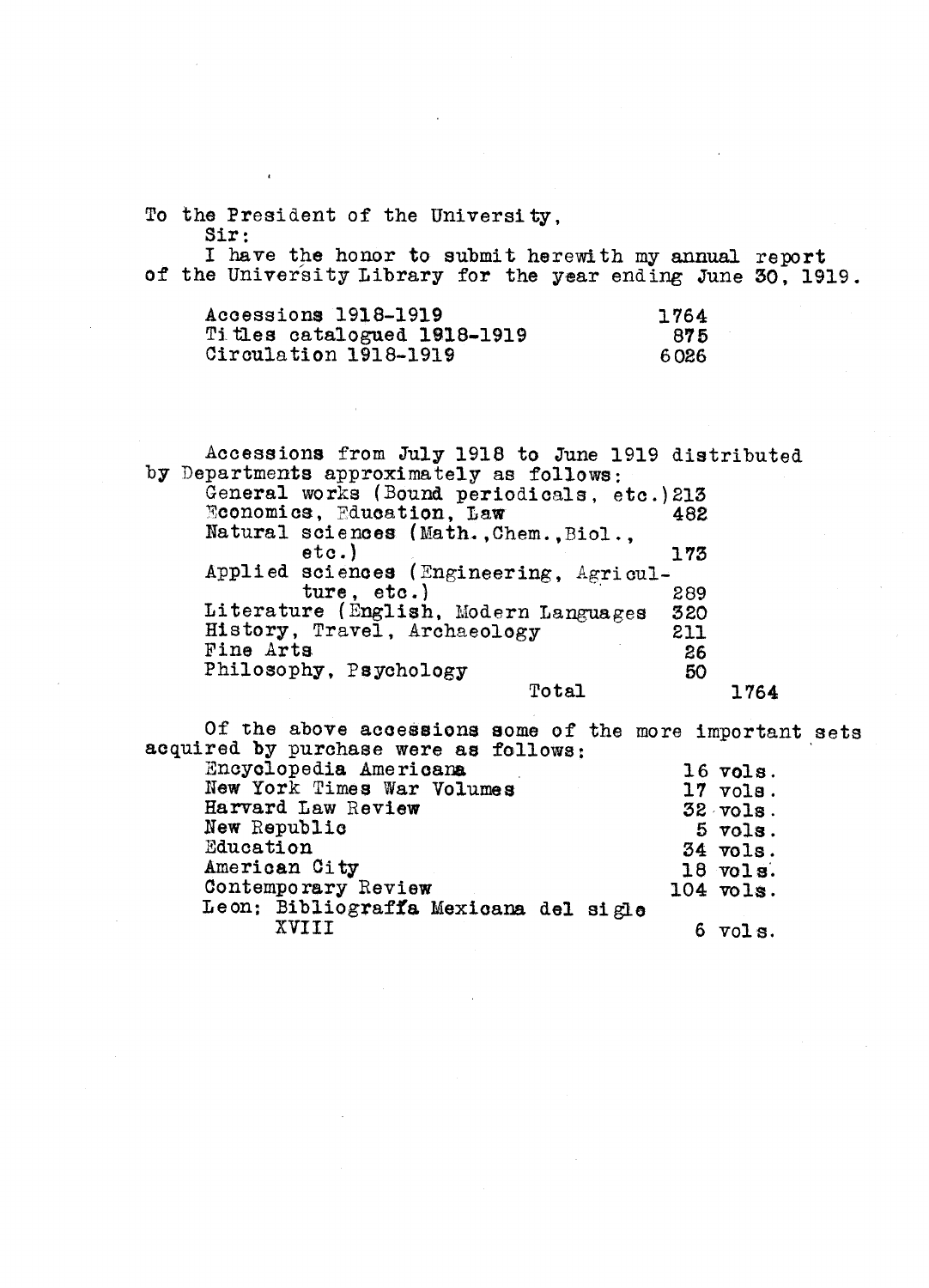# 1918-1919.

 $\mathbb{R}^2$ 

| Appropriation Department |                                      | <b>Books</b>          | Periodicals                       | Total     |
|--------------------------|--------------------------------------|-----------------------|-----------------------------------|-----------|
| \$100.00                 | Agriculture                          | \$42.65               | \$42.20                           | \$84.85   |
| 775.00                   | Archaeology                          | 102.83                | 22.00                             | 124.83    |
| 100.00                   | Astron. & Phys.                      | -------               | 51.79                             | 51.79     |
| 150.00                   | Biology                              | 72.03                 | 96.05                             | 168.08    |
| 200.00                   | Chemistry                            | 92.81                 | 112.31                            | 205.12    |
| 125.00                   | Civil Eng.                           | 92.88                 | 27.90                             | 120.78    |
| 25.00                    | Classics                             | ------                | ------                            | -------   |
| 130.00                   | Education                            | 129.60                | 18.15                             | 147.75    |
| 175.00                   | $Eng 1.$ Comp.                       | 198.50                | 10.17                             | 208.67    |
| 175.00                   | Engl. Lit.                           | 145.02                | 10.14                             | 155.16    |
| 75.00                    | Fine Arts                            | 56.39                 | 7.00                              | 63.39     |
| 75.00                    | Geology                              | -------               | $53 - 90$                         | 53.90     |
| 75.00                    | German                               |                       |                                   |           |
| 100.00                   | History                              | 97.59                 | 19.46                             | 117.05    |
| 100.00                   | Home Econ.                           | 44.46                 | 60.60                             | 105.06    |
| 400.00                   | Law                                  | 718.65                | -----                             | 718.65    |
| 525.00                   | Library, Genl.                       | 548.74                | 245.23                            | 793.97    |
| 50.00                    | Mathematics                          | 15.88                 | 16.50                             | 32.38     |
| 150.00                   | Mech. Eng.                           | 9.12                  | 82.65                             | 91.77     |
| 20.00                    | Military                             | 5.65                  | dank since sings some sings since | 5.65      |
| 175.00                   | Min. Eng.                            | 78.74                 | 32.10                             | 110.54    |
| 100.00                   | Philos. & Psychol.                   | 89.11                 | 19.85                             | 108.96    |
| 25.00                    | Physical Educ.                       | the contract was also | 5.75                              | 5.75      |
| 150.00                   | Romance                              | 95.81                 | 38.17                             | 133.98    |
| 175.00                   | Social Sci.                          | 77.05                 | 23.00                             | 100.05    |
|                          |                                      | \$2713.19             | \$994.92                          | \$3708.11 |
|                          | Bindery  626.80                      |                       |                                   |           |
|                          | Outstanding bills, estimated  520.75 |                       |                                   |           |
|                          |                                      |                       |                                   |           |
|                          |                                      |                       |                                   | \$4855.66 |

 $\hat{\mathcal{A}}$